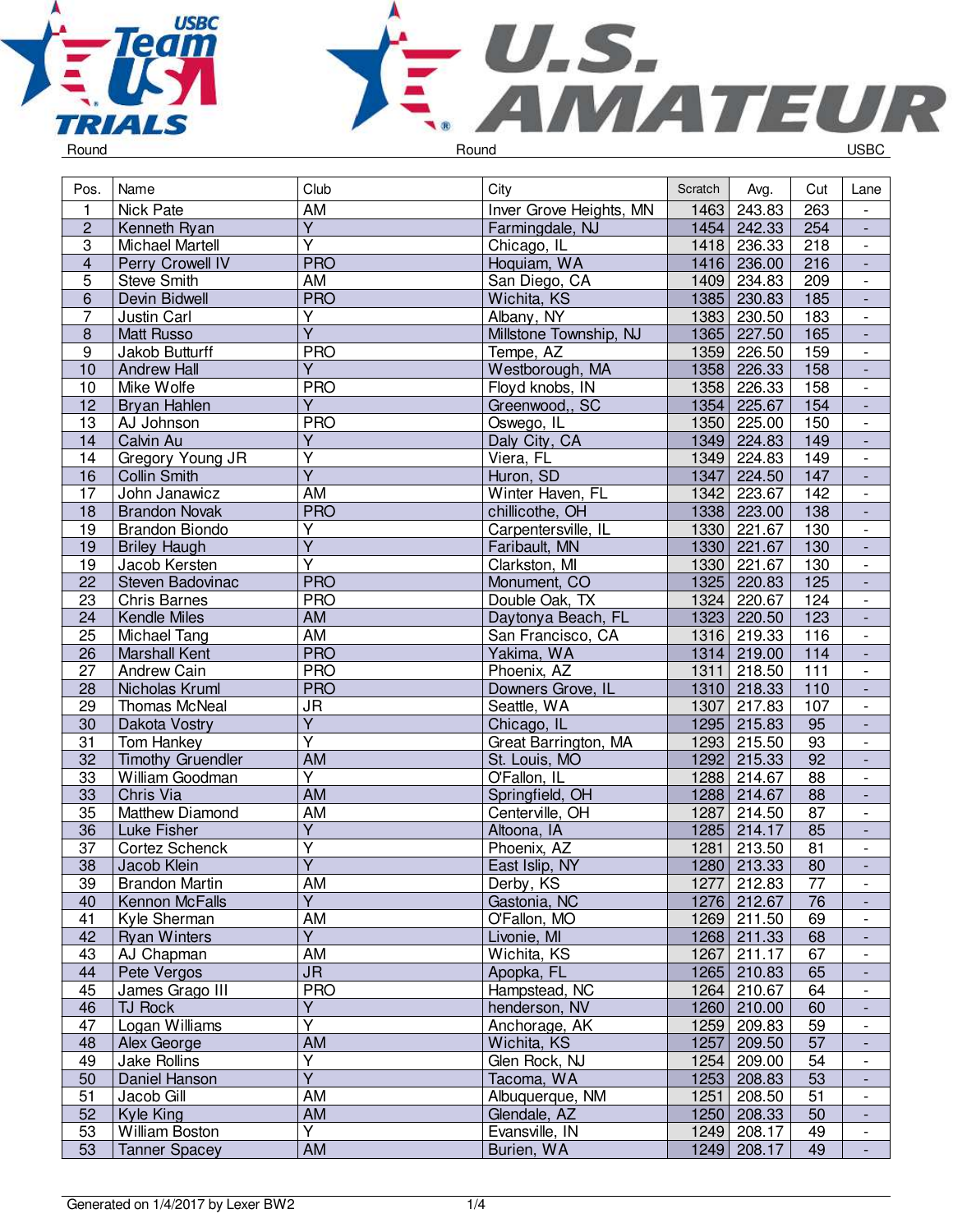



Pos. Name Club Club Club City City Scratch Avg. Cut Lane 53 Alexander Lankford Y 1249 208.17 1249 208.17 1249 208.17 1249 208.17 1249 208.17 1249 208.17 1249 208.17 1249 207.50 1245 - 56 Christopher Radliff<br>57 Matthew O'Grady Y Schenectady, NY 1245 207.50 45<br>PRO Rahway, NJ 1242 207.00 42 - Matthew O'Grady PRO Rahway, N.<br>
Jordan Brvant V Y Detroit. MI - 58 Jordan Bryant<br>59 Dallas Leong V Detroit, MI 1241 206.83 41<br>AM Las Vegas, NV 1239 206.50 39 - 59 Dallas Leong AM Las Vegas, NV 1239 206.50 39 - 60 Russ Oviatt AM AM Tempe, AZ 1237 206.17 - 61 Kyle Krol AM Tinley Park, IL 1235 205.83 35 - 62 Brennan Haugh<br>63 Joshua Rondino V Faribault, MN 1232 205.33 32<br>V Lilburn, GA 1231 205.17 31 - Joshua Rondino<br>Kyle Ortiz V Lilburn, GA 1231 205.17 31<br>AM Mililani, HI 1227 204.50 27 - 64 Kyle Ortiz AM Mililani, HI 1227 204.50 27 - 65 Brent Boho V Colgate, WI 1226 204.33 26<br>AM Holly, MI 1225 204.17 25 er Andrew Anderson Martin AM Holly, MI 1225 204.17 25<br>
67 Darren Tang PRO San Francisco. CA 1224 204.00 24 - 67 Darren Tang PRO San Francisco, CA 1224 204.00 24 - **Chase Kaufman** Y Swartz Creek, MI 1223 203.83 23<br>AM O'Fallon, IL 1217 202.83 17 - 69 Matthew Farber AM O'Fallon, IL 1217 202.83<br>69 Joshua Pate Y Hover Grove Heights, MN 1217 202.83 - 69 Joshua Pate **Y Inver Grove Heights, MN** 1217 202.83 17 - 71 Ryan Liederbach<br>72 Meeco Walker Y 1216 202.67 16<br>
Y East Cleveland, OH 1215 202.50 15 - 72 Meeco Walker<br>72 Ric McCormick Y **East Cleveland, OH** 1215 202.50 15<br>AM Cincinnati, OH 1215 202.50 15 - 72 Ric McCormick AM Cincinnati, OH 1215 202.50 15 - 74 Andrew Lazarchick<br>75 Alex Aguirre Y Prick, NJ 1214 202.33 14<br>Y Tracy, CA 1213 202.17 13 - Alex Aguirre V Tracy, CA 1213 202.17<br>AM Kaneohe, HI 1206 201.00 - 19 | Craig Yamada | AM | Kaneohe, HI | 1206 201.00<br>1202 | Tyrell Ingalls | Y | Loganville, GA | 1202 200.33 6 - 77 Tyrell Ingalls<br>78 Michael Dura Y Loganville, GA 1202 200.33<br>PRO Banning, CA 1199 199.83  $\frac{2}{1}$ - 18 Michael Duran PRO PRO Banning, CA 1199 199.83 -1<br>
29 Bryan Bourget Y Woonsocket, RI 1198 199.67 -2 - 79 Bryan Bourget<br>80 Ryan Dudley V Noonsocket, RI 1198 199.67 -2<br>V Anchorage. AK 1193 198.83 -7 - **Ryan Dudley** Y | Anchorage, AK | 1193 | 198.83<br>Y | Canfield. OH | 1189 | 198.17 - 81 Andrew Letscher<br>82 Daniel Bolan Y Canfield, OH 1189 198.17 -11<br>Y Crlando, FL 1188 198.00 -12 - Daniel Bolan Y Orlando, FL 1188 198.00 -12 - 82 Sean Wilcox<br>82 Steve Lemke V Altamonte Springs, FL 1188 198.00 -12<br>AM Nacogdoches, TX 1188 198.00 -12 - 82 Steve Lemke AM Nacogdoches, TX 1188 198.00 -12<br>85 Brandon Wanders AM Trabuco Canyon, CA 1187 197.83 -13 - Brandon Wanders AM Trabuco Canyon, CA 1187 197.83 - 86 Zachary Hattori AM Henderson, NV 1186 197.67 -14 - 87 Brian Monnette Jr. (Martin Lakewood, WA 1178 196.33 - 22<br>88 Aaron Yuratovich (Y Babson Park, FL 1177 196.17 - 23 - 88 Aaron Yuratovich<br>88 Tristan Leven V Babson Park, FL 1177 196.17 -23<br>V Perry Hall, MD 1177 196.17 -23 - **Tristan Leven** Y Perry Hall, MD 1177 196.17 -23<br>
Y Evansville, WI 1175 195.83 -25 - 90 Andrew Heritage<br>90 Richard Paul III Y Samsville, WI 1175 195.83 -25<br>
Y Winton, CA 1175 195.83 -25 - **Richard Paul III** V 1175 195.83 -25<br>
Y Pearl City, HI 1169 194.83 -31 - 92 | Ken Hayase-Fong Y Pearl City, HI 1169 194.83 -31 - 92 Darwin Wimer AM Mesquite, NV 1169 194.83 -31 - 94 Jacob Dunnum<br>94 Ryan Mooney Y La Crosse, WI 1165 194.17 -35<br>AM Carterville. IL 1165 194.17 -35 - Pan Mooney AM Carterville, I<br>
1941 - Kevin Valmonte AM CAM Doland, CA - 96 Kevin Valmonte – AM Vilhand, CA 1162 193.67 -38<br>97 Brian Gaines – AM Philadelphia, PA 1160 193.33 -40 - 97 Brian Gaines MM AM Philadelphia, PA 1160 193.33 -40<br>98 Kevin Jones AM Covina, CA 1157 192.83 -43 - 98 Kevin Jones AM Covina, CA 1157 192.83 -43 - 98 Sergio Torres<br>100 Chaz Dennis Y Henderson, NV 1157 192.83 -43 - 100 Chaz Dennis<br>100 Lucas Perdie Y Galloway, OH 1153 192.17 -47<br>AM De Witt, IA 1153 192.17 -47 - 100 Lucas Perdieu AM De Witt, IA 1153 192.17 -47 - 102 | Anthony Naujokas Y 1151 191.83 -49<br>
Y Longmont, CO 1150 191.67 -50 - 103 Donovan Thomas<br>104 Chase Benites Y Congmont, CO 1150 191.67 -50<br>
Y Grandville, MI 1148 191.33 -52 - 104 Chase Benites<br>105 Donovan Koff V Grandville, MI 1148 191.33 -52<br>
V Las Vegas, NV 1145 190.83 -55 - Donovan Koff Y Las Vegas, NV 1145 190.83 -55<br>Y Henderson, NV 1143 190.50 -57 - 106 Joe Gerencser Y 1143 190.50 -57<br>
Y Anchorage, AK 1141 190.17 -59 - 107 Alec Dudley Y Anchorage, AK<br>1141 - Towanda, KS - 108 Jerod Hromek Towanda, KS 1140 190.00 -60 -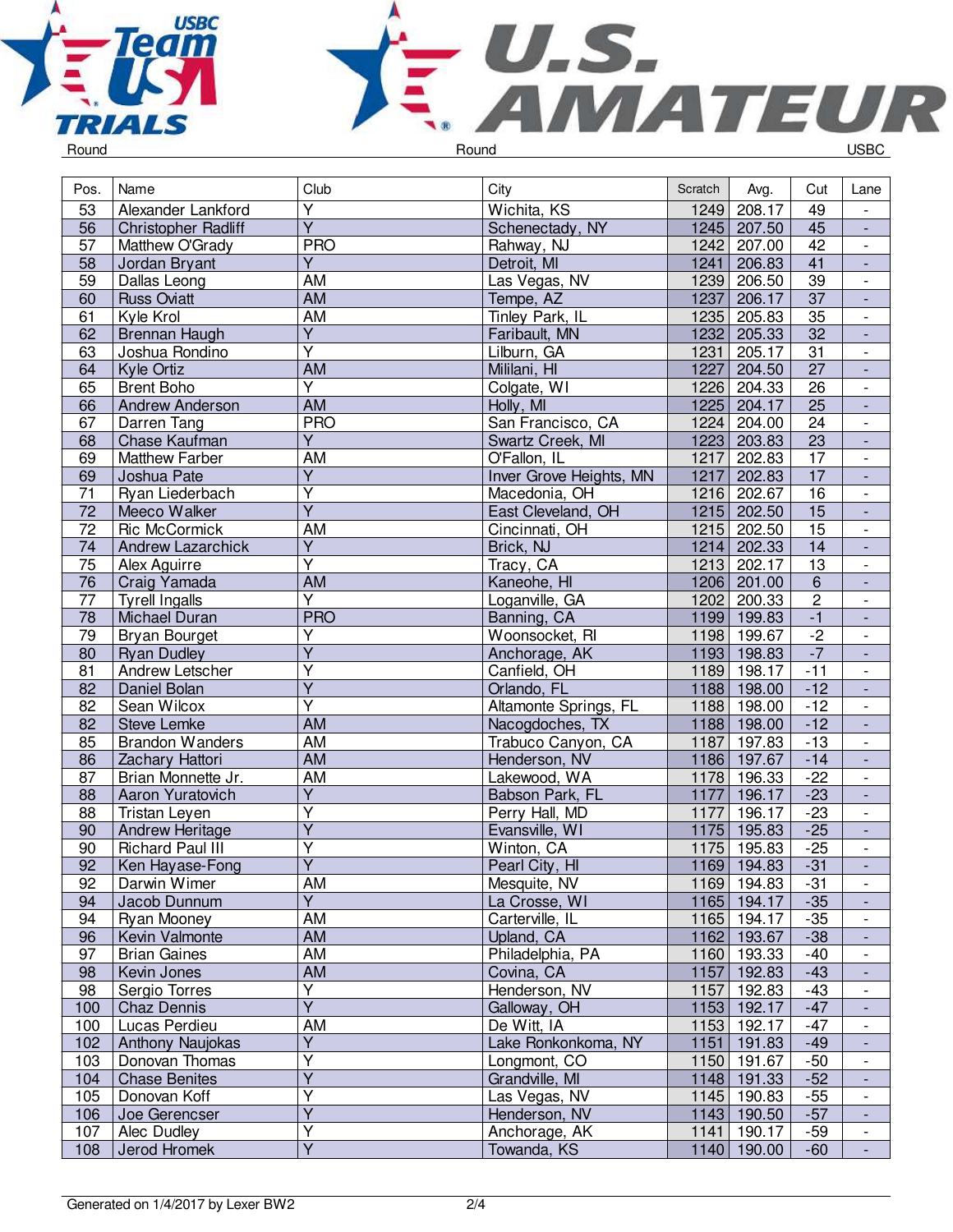



| Pos.       | Name                              | Club                    | City                           | Scratch | Avg.                     | Cut              | Lane                     |
|------------|-----------------------------------|-------------------------|--------------------------------|---------|--------------------------|------------------|--------------------------|
| 108        | Jonathan Bowman                   | $\overline{\mathsf{Y}}$ | Peru, NY                       | 1140    | 190.00                   | $-60$            | $\overline{\phantom{a}}$ |
| 108        | Joseph Grondin                    | $\overline{Y}$          | San Pedro, CA                  |         | 1140 190.00              | $-60$            | $\blacksquare$           |
| 108        | <b>Bradley Crouse</b>             | Υ                       | Nazareth, PA                   |         | 1140 190.00              | $-60$            | $\overline{\phantom{a}}$ |
| 112        | <b>Kaan Kurt</b>                  | $\overline{Y}$          | Leland, NC                     |         | 1138 189.67              | $-62$            | $\overline{\phantom{a}}$ |
| 112        | Logan Langer                      | $\overline{\mathsf{Y}}$ | Owatonna, MN                   |         | 1138 189.67              | $-62$            | $\overline{\phantom{a}}$ |
| 114        | Andrew Cannuli                    | $\overline{Y}$          | Moorestown, NJ                 |         | 1133 188.83              | $-67$            | $\blacksquare$           |
| 115        | Ronnie Fujita                     | <b>AM</b>               | El Sobrante, CA                | 1129    | 188.17                   | $-71$            | $\overline{\phantom{a}}$ |
| 116        | <b>Matthew Santos</b>             | <b>AM</b>               | Broomfield, CO                 |         | 1128 188.00              | $-72$            | $\blacksquare$           |
| 117        | <b>Tyger Miller</b>               | $\overline{\mathsf{Y}}$ | Klamath Falls, OR              | 1127    | 187.83                   | $-73$            | $\blacksquare$           |
| 118        | Hunter Kempton                    | $\overline{Y}$          | Buzzards Bay, MA               |         | 1116 186.00              | $-84$            | $\Box$                   |
| 119        | Jack Cook                         | Y                       | Denville, NJ                   |         | 1114 185.67              | $-86$            | $\overline{\phantom{a}}$ |
| 120        | Zachary Vitelli                   | $\overline{Y}$          | Annandale, NJ                  |         | 1110 185.00              | $-90$            | $\blacksquare$           |
| 121        | Kyle Andrews                      | Υ                       | Oceanside, CA                  | 1109    | 184.83                   | $-91$            | $\overline{\phantom{a}}$ |
| 122        | Robert Altieri                    | <b>PRO</b>              | Vancouver, WA                  | 1107    | 184.50                   | $-93$            |                          |
| 123        | Jacob Fukuyama                    | <b>AM</b>               | Aiea, HI                       | 1104    | 184.00                   | $-96$            | $\overline{\phantom{a}}$ |
| 124        | <b>Gregory Tack</b>               | $\overline{Y}$          | Port Murray, NJ                | 1101    | 183.50                   | $-99$            | $\blacksquare$           |
| 125        | Matthew C. Stephens               | $\overline{Y}$          | Houston, TX                    | 1100    | 183.33                   | $-100$           | $\overline{\phantom{a}}$ |
| 126        | <b>Teagan Smale</b>               | $\overline{\mathsf{Y}}$ | Boulder City, NV               |         | 1099 183.17              | $-101$           | $\Box$                   |
| 127        | <b>Brandon Knowles</b>            | $\overline{\mathsf{Y}}$ | Westminster, CO                | 1097    | 182.83                   | $-103$           | $\blacksquare$           |
| 128        | Chris Bauman                      | <b>AM</b>               | Las Vegas, NV                  |         | 1094 182.33              | $-106$           | $\Box$                   |
| 129        | Igar Rodriguez                    | $\overline{Y}$          | Miami, FL                      | 1092    | 182.00                   | $-108$           | $\overline{\phantom{a}}$ |
| 130        | Nick Archacki                     | $\overline{\mathsf{Y}}$ | Saegertown, PA                 |         | 1090 181.67              | $-110$           | $\blacksquare$           |
| 130        | Jordan Nunn                       | $\overline{\mathsf{Y}}$ | Flint, MI                      | 1090    | 181.67                   | $-110$           | $\overline{\phantom{a}}$ |
| 132        | DeeRonn Booker                    | $\overline{AM}$         | Anaheim, CA                    |         | 1083 180.50              | $-117$           | $\overline{\phantom{a}}$ |
| 133        | Willie Rushing                    | <b>AM</b>               | Southfield, MI                 | 1080    | 180.00                   | $-120$           | $\overline{\phantom{a}}$ |
| 134        | Joshua Taylor                     | <b>AM</b>               | Marina Del Rey, CA             |         | 1078 179.67              | $-122$           | $\blacksquare$           |
| 135        | Eric Cox                          | <b>AM</b>               | San Diego, CA                  | 1070    | 178.33                   | $-130$           | $\overline{\phantom{a}}$ |
| 136        | Casey Cohagan                     | $\overline{Y}$          | Fairport Harbor, OH            |         | 1068 178.00              | $-132$           | $\overline{\phantom{a}}$ |
| 136        | Anthony Schanen                   | $\overline{\mathsf{Y}}$ | Glendale, CA                   | 1068    | 178.00                   | $-132$           | $\overline{\phantom{a}}$ |
| 138        | Alexander Martin                  | $\overline{Y}$          | Smyrna, GA                     |         | 1066 177.67              | $-134$           | ÷,                       |
| 138        | <b>Trent Mitchell</b>             | <b>AM</b>               | Chicago, IL                    | 1066    | 177.67                   | $-134$           | $\overline{\phantom{a}}$ |
| 140        | <b>Kennison Andrews</b>           | $\overline{Y}$          | Oceanside, CA                  | 1064    | 177.33                   | $-136$           | $\blacksquare$           |
| 141        | Julian Zavala                     | $\overline{\mathsf{Y}}$ | Downey, CA                     | 1063    | 177.17                   | $-137$           | $\overline{\phantom{a}}$ |
| 142        | Willie Jones                      | $\overline{AM}$         | Thornton, CA                   | 1062    | 177.00                   | $-138$           | $\overline{\phantom{a}}$ |
| 143        | <b>Grant Oehler</b>               | $\overline{\mathsf{Y}}$ | Carmel, IN                     | 1058    | 176.33                   | $-142$           | $\overline{\phantom{a}}$ |
| 144        | <b>Thomas Peters</b>              | <b>AM</b>               | Belleville, IL                 |         | 1056 176.00              | $-144$           | $\blacksquare$           |
| 145        | Mason Yamada                      | $\overline{\mathsf{Y}}$ | Kenai, AK                      | 1050    | 175.00                   | $-150$           | $\blacksquare$           |
| 146        | <b>Conner Kolessides</b>          | $\overline{Y}$          | Great Falls, VA                |         | 1045 174.17              | $-155$           |                          |
| 147        | Kevin Fischer                     | Υ                       | Winter Park, FL                |         | 1038 173.00              | $-162$           |                          |
| 148        | Jeffrey Bartos                    | AM                      | Palatine, IL                   |         | 1037 172.83              | $-163$           | $\overline{\phantom{a}}$ |
| 149        | <b>Christopher Grimes</b>         | $\overline{Y}$          | Lees Summit, MO                |         | 1035 172.50              | $-165$           | $\overline{\phantom{a}}$ |
| 150        | David Drews                       | AM                      | Chicago, IL                    |         | 1031 171.83              | $-169$           | $\blacksquare$           |
| 151        | Avery Wolf                        | Υ                       | Skokie, IL                     |         | 1028 171.33              | $-172$           | $\overline{\phantom{a}}$ |
| 152        | <b>Brett Barrientes</b>           | AM                      | Grovetown, GA                  |         | 1025 170.83              | $-175$           |                          |
| 153        | Nick Kross                        | Y                       | New Lenox, IL                  |         | 1015 169.17              | $-185$           | $\overline{\phantom{a}}$ |
|            |                                   | AM                      |                                |         |                          |                  |                          |
| 154<br>155 | Luke Bow<br><b>Gunther Grinde</b> | $\overline{\mathsf{Y}}$ | Temecula, CA<br>Prior Lake, MN | 1011    | 1014 169.00<br>168.50    | $-186$<br>$-189$ | $\overline{\phantom{a}}$ |
|            |                                   | Ÿ                       |                                |         |                          | $-191$           |                          |
| 156        | Justin Larson                     | <b>PRO</b>              | Fairport, NY                   |         | 1009 168.17              |                  | $\overline{\phantom{a}}$ |
| 157        | Matthew Graham                    |                         | Stockton, CA                   | 997     | 166.17                   | $-203$           |                          |
| 158        | <b>Reed Ross</b>                  | AM<br>Y                 | Faribault, MN                  |         | 996 166.00               | $-204$           | $\overline{\phantom{a}}$ |
| 159        | <b>Tyler Kurcz</b>                | Y                       | Hanover Park, IL               |         | 991 165.17<br>990 165.00 | $-209$           | $\overline{\phantom{a}}$ |
| 160        | <b>Matthew Stephens</b>           | Υ                       | Egg Harbor Township, NJ        |         |                          | $-210$           | $\blacksquare$           |
| 161        | Piroz Tahriri                     | $\overline{Y}$          | Belmont, CA                    |         | 984 164.00               | $-216$           | $\overline{\phantom{a}}$ |
| 162        | Alexander Angell                  |                         | Unionville, CT                 |         | 976 162.67               | $-224$           | $\blacksquare$           |